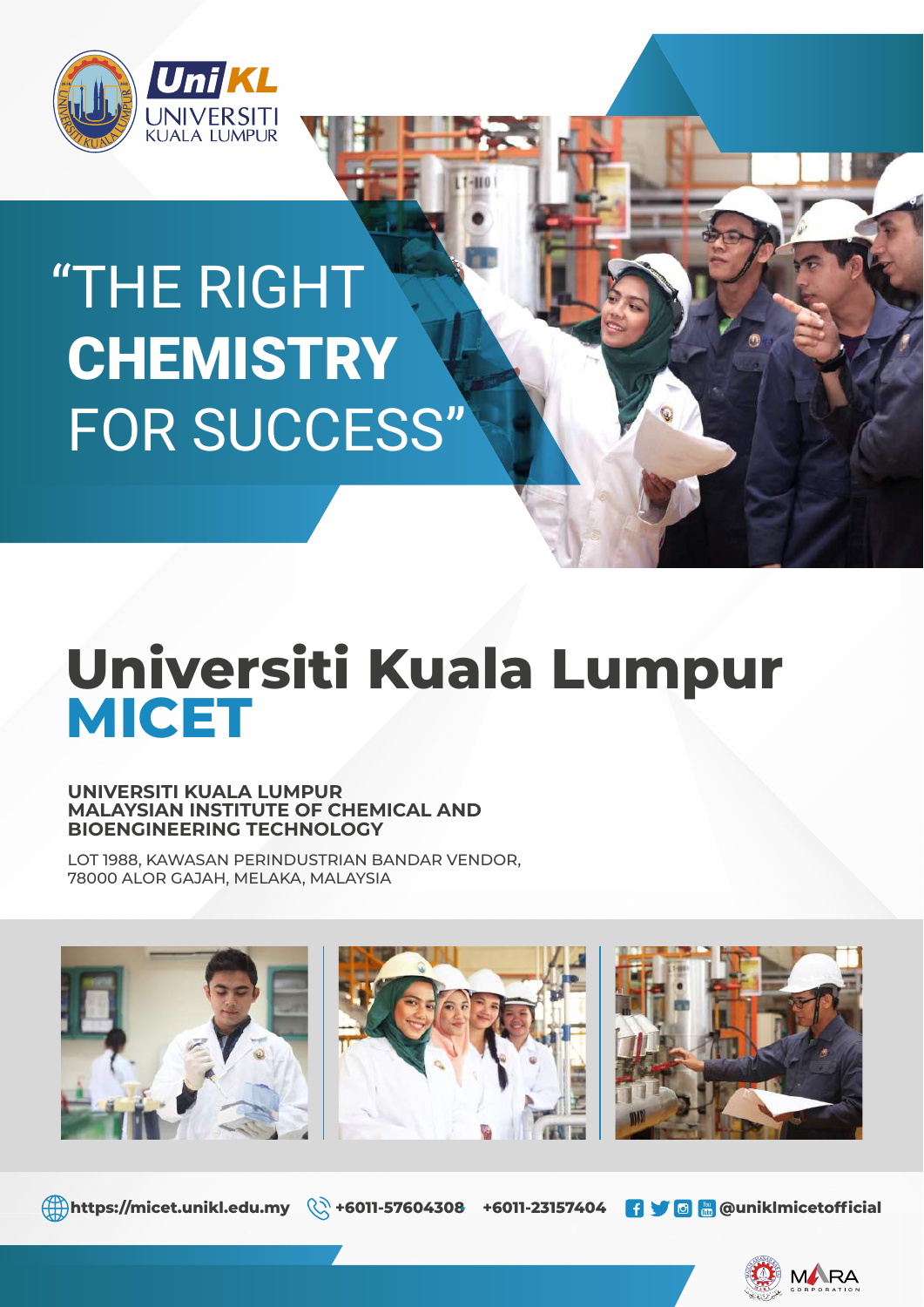



## **ABOUT US**

University Kuala Lumpur Malaysian Institute of Chemical & Bioengineering Technology (UniKL MICET)

Universiti Kuala Lumpur Malaysian Institute of Chemical and Bioengineering Technology (UniKL MICET) is a pioneer institution of higher learning in the country that provides hands-on chemical based technology education located in Alor Gajah, Melaka.

The courses at UniKL MICET place high emphasis on the interaction between scientific and technological training andindustrial experience with the contents of its courses regularly reviewed in accordance with the changing needs of the industry.

Our integrated educational curriculum and practice-oriented teaching make learning interesting and enable students to apply their knowledge and hands-on skills required by the industry. Our laboratory and workshops are well equipped with state-of-the-art equipment. Many of our faculty members have vast industrial experience, with professional and academic qualifications.

The university aims to provide graduates with the knowledge, skills and attitude to meet the challenges of the high-tech, global knowledge economy.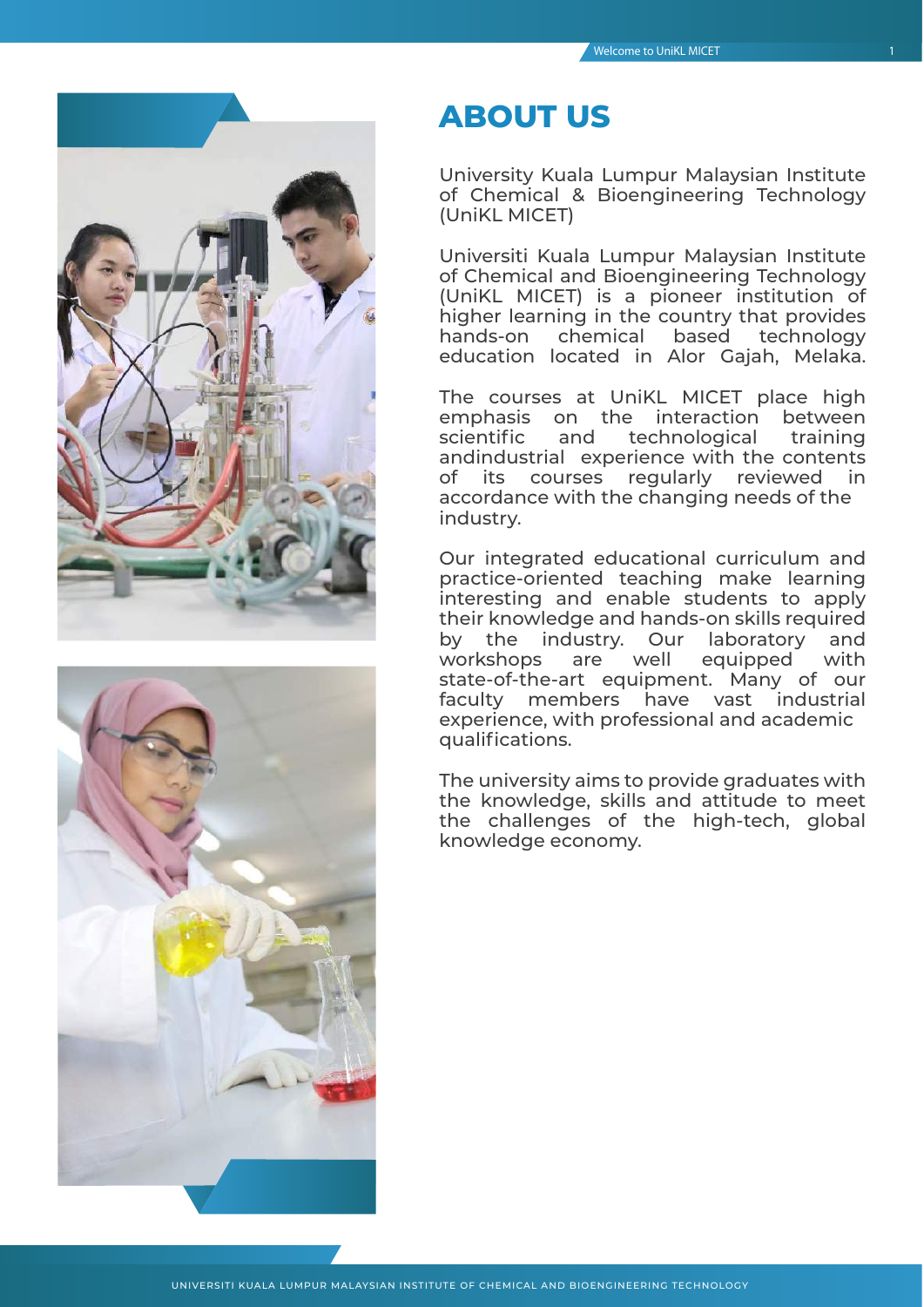



#### **WHY CHOOSE UNIKL MICET ?**

Universiti Kuala Lumpur Malaysia Institute of Chemical & Bioengineering Technology (UniKL MICET) is the biggest campus which offers chemical engineering technology education in Malaysia. It is equipped with complete facilities for the field of chemical engineering technology comprising of 43 up-to-date laboratories that cater for the various specialisations in the field: Polymer, Environment, Bioprocess, Process and Food Technologies. Our programmes expose students to a comprehensive curriculum in the fields related to chemical engineering technology via both theory and practical. All of our programmes are approved and accredited by MQA MBOT, ETAC and BEM.



#### **Halal certificate program**

- **Intergrqph professional certificate training program**
- **Latest software with IR4.0 elements for chemical plant**
- **Hands on element of teaching and learning**
- **State of the art Chemical Engineering**
- 

**Study abroad for 1 semester through our global mobility programmes**

**12th universities in Malaysia.**

> **from 1,662 ranked universities worldwide**

> > **employability rate 98%**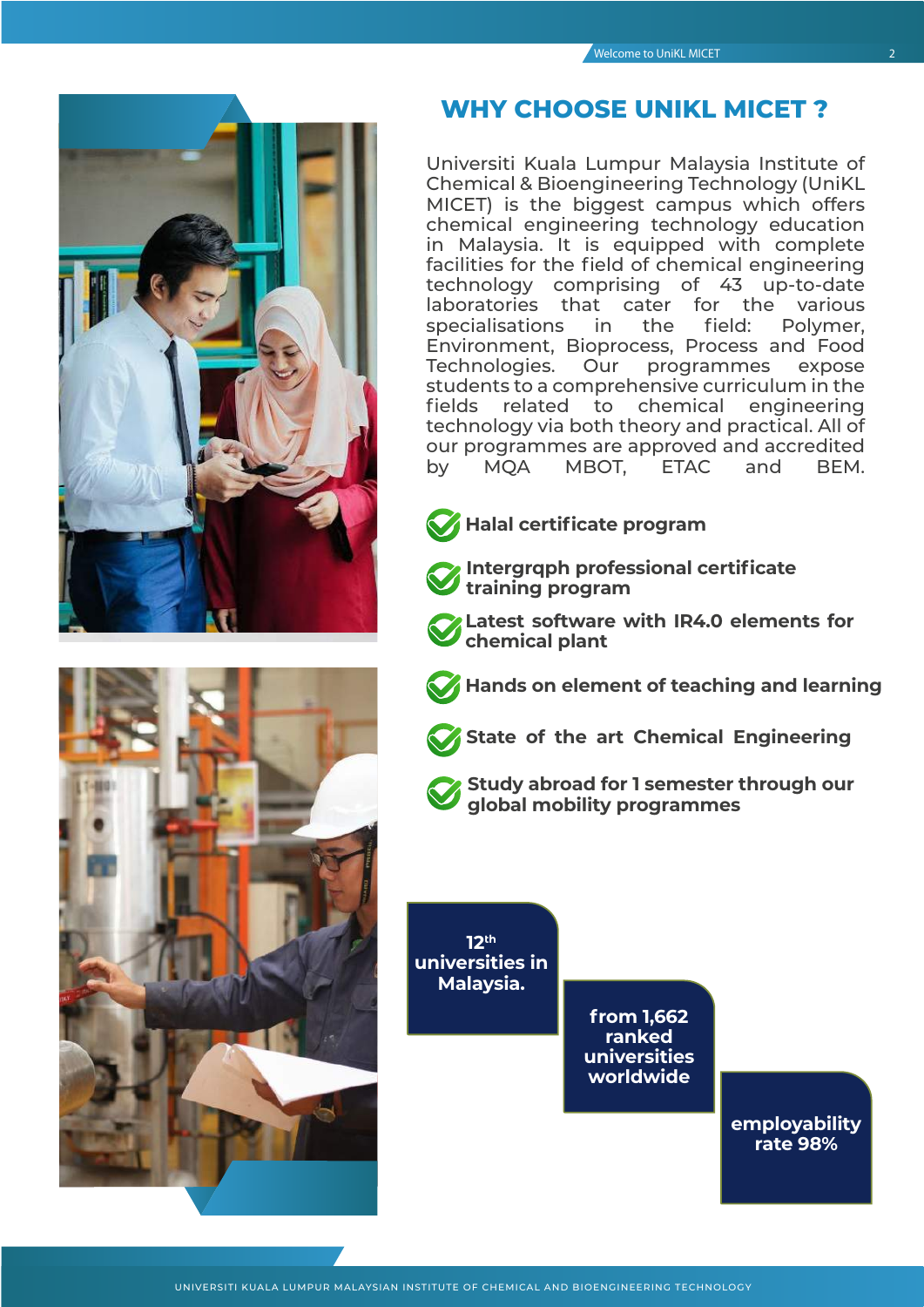#### **PATHWAY OF UNIKL MICET**



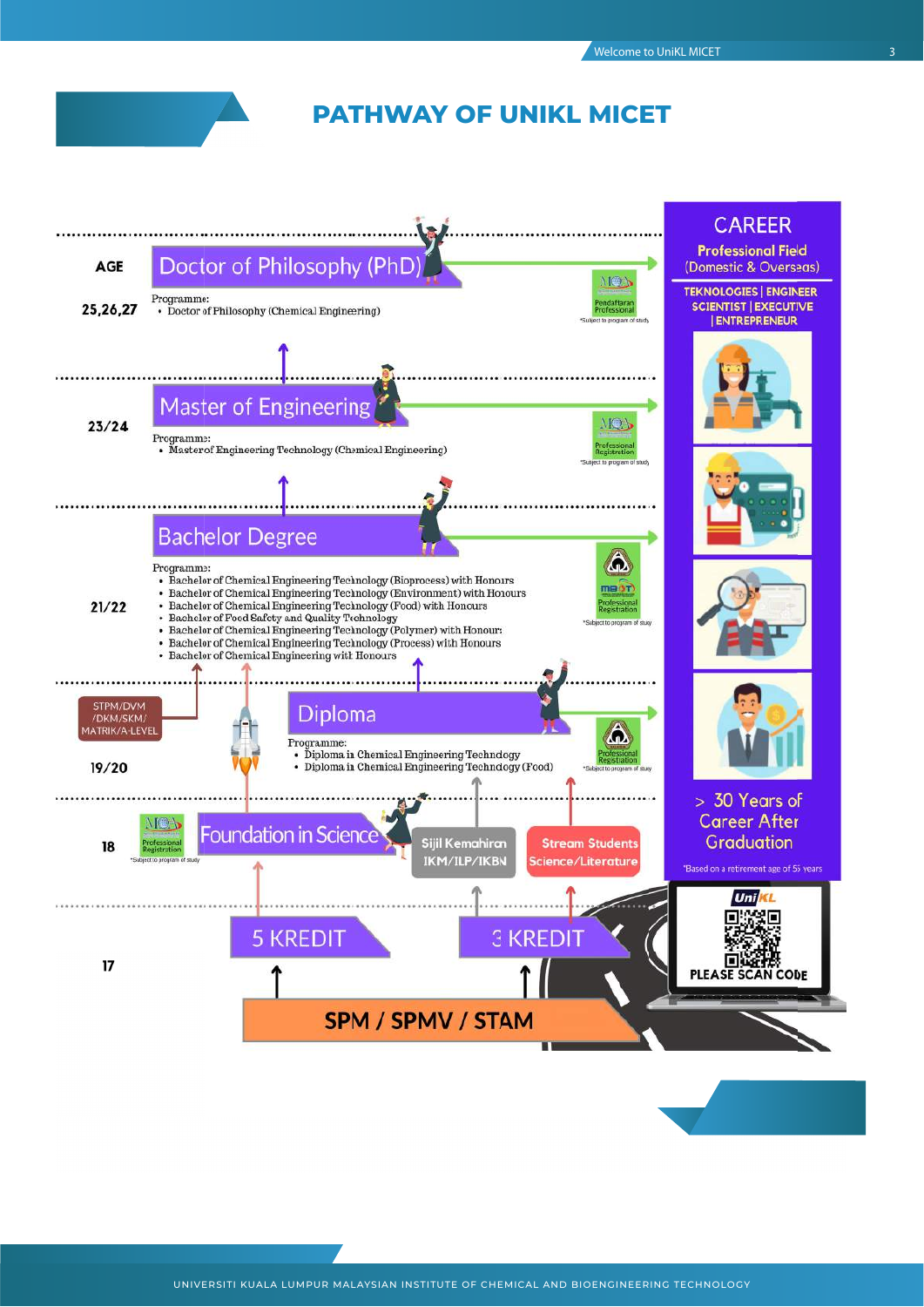## **OUR PROGRAMMES**

### **Postgraduate Programme**

- Doctor of Philosophy (Chemical Engineering) JPT/BPP (R2/524/8/0044) 10/25, MQA A 9321
- Sarjana Teknologi Kejuruteraan Kimia JPT/BPP (R2/524/7/0043) 10/23, MQA A 9320

#### **Bachelor Degree Programme**

- Bachelor of Food Safety and Quality Technology JPT/BPP (N/541/6/0059) 04/26, MQA/PA 14057
- Bachelor of Chemical Engineering Technology (Bioprocess) with Honours JPT/BPP (R2/524/6/0015) 07/22, MQA/FA 11929
- Bachelor of Chemical Engineering Technology (Environment) with Honours JPT/BPP (R/524/6/0062) 02/22,MQA/FA 11932
- Bachelor of Chemical Engineering Technology (Food) with Honours JPT/BPP (R2/524/6/0014) 07/22, MQA/FA 11931
- Bachelor of Chemical Engineering Technology (Polymer) with Honours JPT/BPP (R/524/6/0060) 02/22, MQA/FA 11930
- Bachelor of Chemical Engineering Technology (Process) with Honours JPT/BPP (R/524/6/0061) 02/22, MQA/FA 11928
- Bachelor of Chemical Engineering with Honours JPT/BPP (R/524/6/0013) 07/22, MQA/FA 1722



## **Diploma Programme**

- Diploma in Chemical Engineering Technology (Food) JPT/BPP (R2/524/4/0038) 10/24, MQA FA 11409
- Diploma in Chemical Engineering Technology JPT/BPP (N/524/4/0072) 04/26 MQA/PA14383

### **Foundation**

Foundation in Science JPT/BPP (N/010/3/0530) 01/25, MQA/FA 12391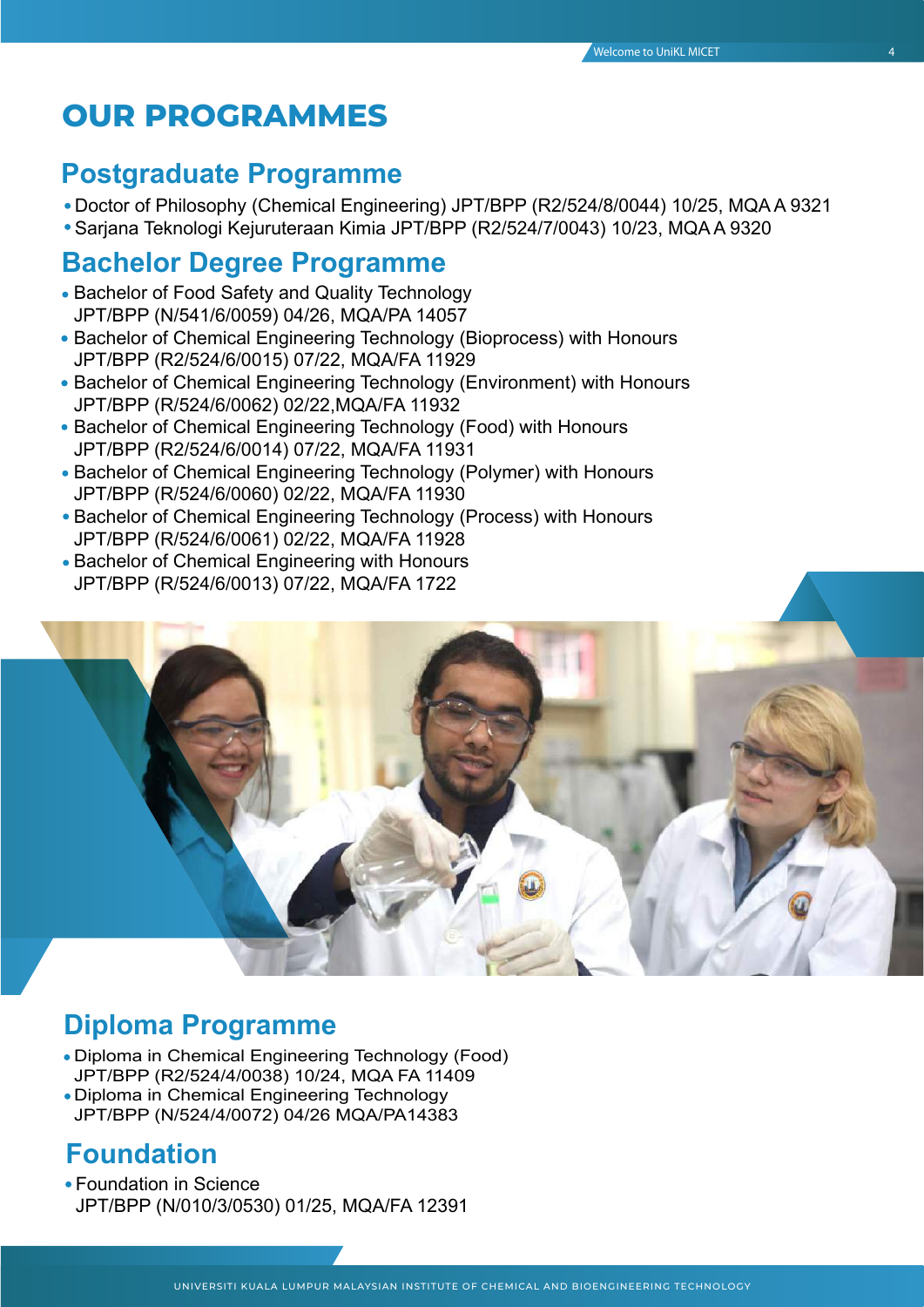## **ENTRY REQUIREMENTS**

#### **Foundation**

- **Pass** in Sijil Pelajaran Malaysia (SPM) / O-Level / equivalent with at least **5 credits**  (minimum grade C and higher) OR
- Other equivalent qualifications recognized by the Malaysian Government
- For **international** students, **minimum** English language requirements are IELTS 4.0/CEFR A2 or equivalent TOEFL PBT (397) or TOEFL IBT (30-31) or CAE (160) (Cambridge English: Advance)/CEFR B2 or CPE (180) (Cambridge English: Proficiency) / CEFR C1 or PTE (Pearson Test of English) (30) or MUET (Malaysian University English Test) (Band 2)

#### **Diploma Programme**

- **Pass** the SPM/SPMV/O level with **credits** in **THREE** (3) subjects, including Mathematics, ONE (1) and Science/Technical/Vocational-related subject and ONE (1) other subject, and a **PASS** in English. OR
- Any equivalent or recognized Qualification

### **Bachelor Degree Programme**

- **Diploma** or **Foundation**, **or** any relevant qualification with a **minimum** CGPA of **2.0** and above.OR
- **Diploma** or **Foundation** in Science / Technology, or **STPM**, or any relevant qualification with a **minimum** CGPA of 2.0 and above with **credits** in Mathematics and any related Science subject.OR
- **Pass** the **International Baccalaureate** (IB) with a minimum of **24 points**, with a minimum score of **4** in Mathematics and any related Science subject

#### **Postgraduate Programme**

#### *Master of Engineering Technology (Chemical Engineering)*

- **Bachelor's degree** in Engineering/ Engineering Technology with **minimum** CGPA of **2.75** or **equivalent** from local or any other institutions of higher learning as approved by the Senate of UniKL; OR
- **Bachelor's degree** in Engineering/ Engineering Technology with a **CGPA between 2.50** to 2.75 is **acceptable** for admission depends on rigorous internal assessment (for UniKL, the internal assessment is at least 2 years working experience in a related field). OR
- **Bachelor's degree** in Engineering/ Engineering Technology or equivalent with **CGPA less** than 2.50, with at **least 5 years** relevant working experience in relevant fields is acceptable for admission.
- For candidates with **Bachelor's degree** in Science/ Technology or equivalent (non-Engineering/ Engineering Technology), **pre-requisite module** in Engineering **and Engineering Technology** is to be offered -English language proficiency level of either a minimum of **IELTS band 5** or **TOEFL 500** (for international students).
- Other qualifications recognized by the Malaysian government or the Universiti Senate.

#### **Doctor of Philosophy (Chemical Engineering)**

- **Master degree** in Engineering/ Engineering Technology/ Technology from local or any other institutions of higher learning as approved by the Senate of UniKL; OR
- English language proficiency level of either a minimum of **IELTS band 5.0** or **TOEFL 500** (for international students).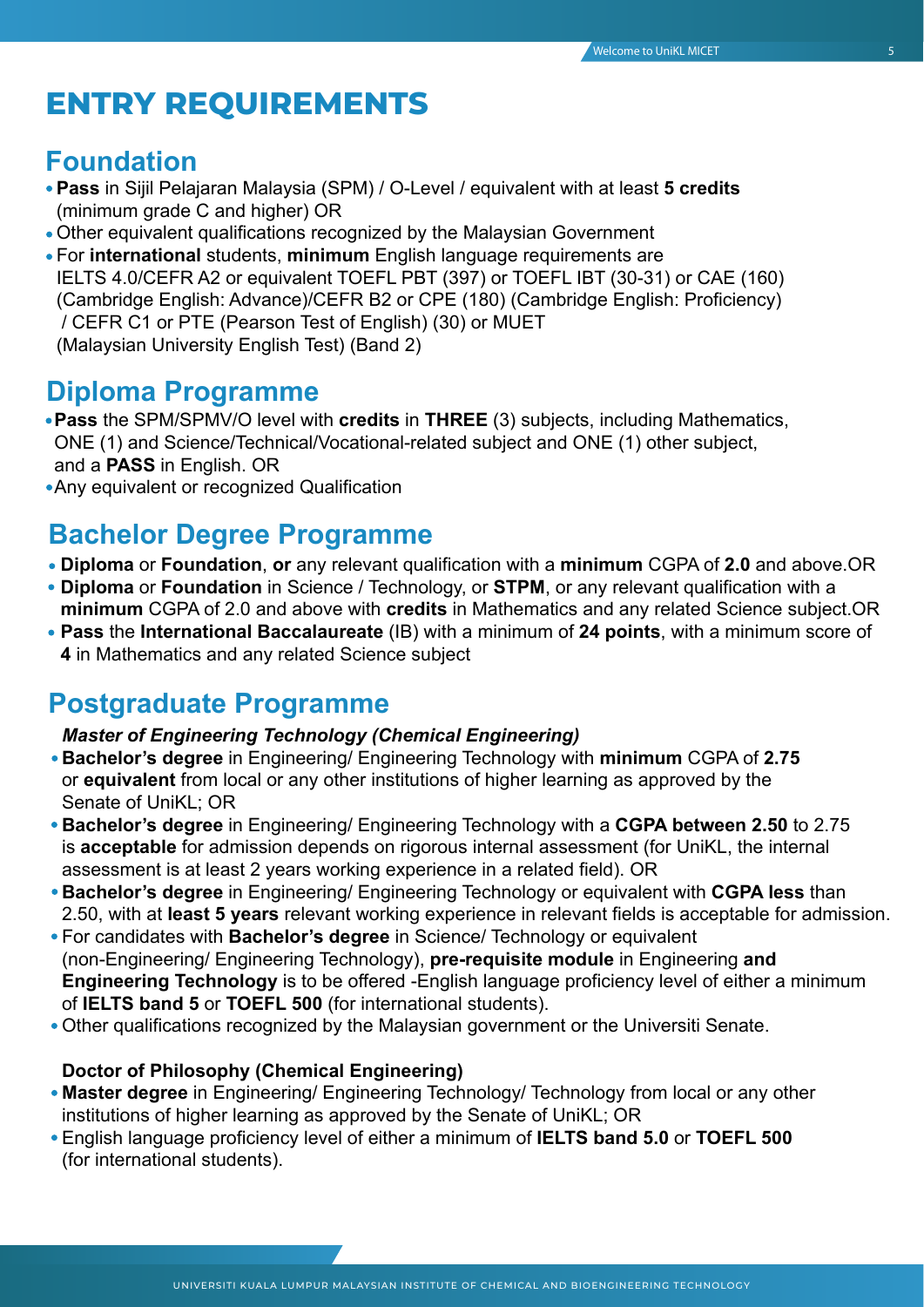## **ALUMNI TESTIMONIALS**



*"For 4 years of study in UniKL MICET, there's so many experince that I gained especially through the hands-on technical & management learning. Nobody can be perfect for me, UniKL MICET's existence is the best choice becuase it combines knowledge , virtues and creativity."*

**Fatin Syaheera binti Yahya** Bachelor of Chemical Engineering Technology (Food) with Honours (2012) Senior Manager of Procurement Management (Felcra Niaga Sdn Bhd)



*"UniKL MICET offered me the opportunity to learn hands on technical knowledge with advanced laboratory equipment besides, coaching and enhancing my management skills with all the classrooms and off-classroom activities. "*

#### **Veronica Shahlani Arulanthu**

Bachelor of Chemical Engineering Technology (Bioprocess) with Honours (2014) Senior Process Design Engineer Production Wipro Manufacturing Services Sdn Bhd



*"With the aid of multitude of well-equipped laboratories and lab-scaled indusrtrial plants and facilities , UniKL MICET has given me the opportunity to learn first-hand on the What's and How's that stand ready in my career."*

**Ihsan bin Idris Chin** Bachelor of Chemical Engineering Technology (Process) with Honours (2018) Food Engineer Ospelt Food GmbH , Germany



*"Life is all about making choices, and I'm glad that I choose UniKL MICET. Looking back to my 4 years here, I realised that I experienced many hands-on learning sessions ans all well-equipped laboratories that are technologically-tailored for all needs in chemical and polymer engineering technology. "*

**Nur Hidayah binti Md Said**

Bachelor of Chemical Engineering Technology (Polymer) with Honours (2012) Effluent Engineer Classic Palm Oil Mill Sdn Bhd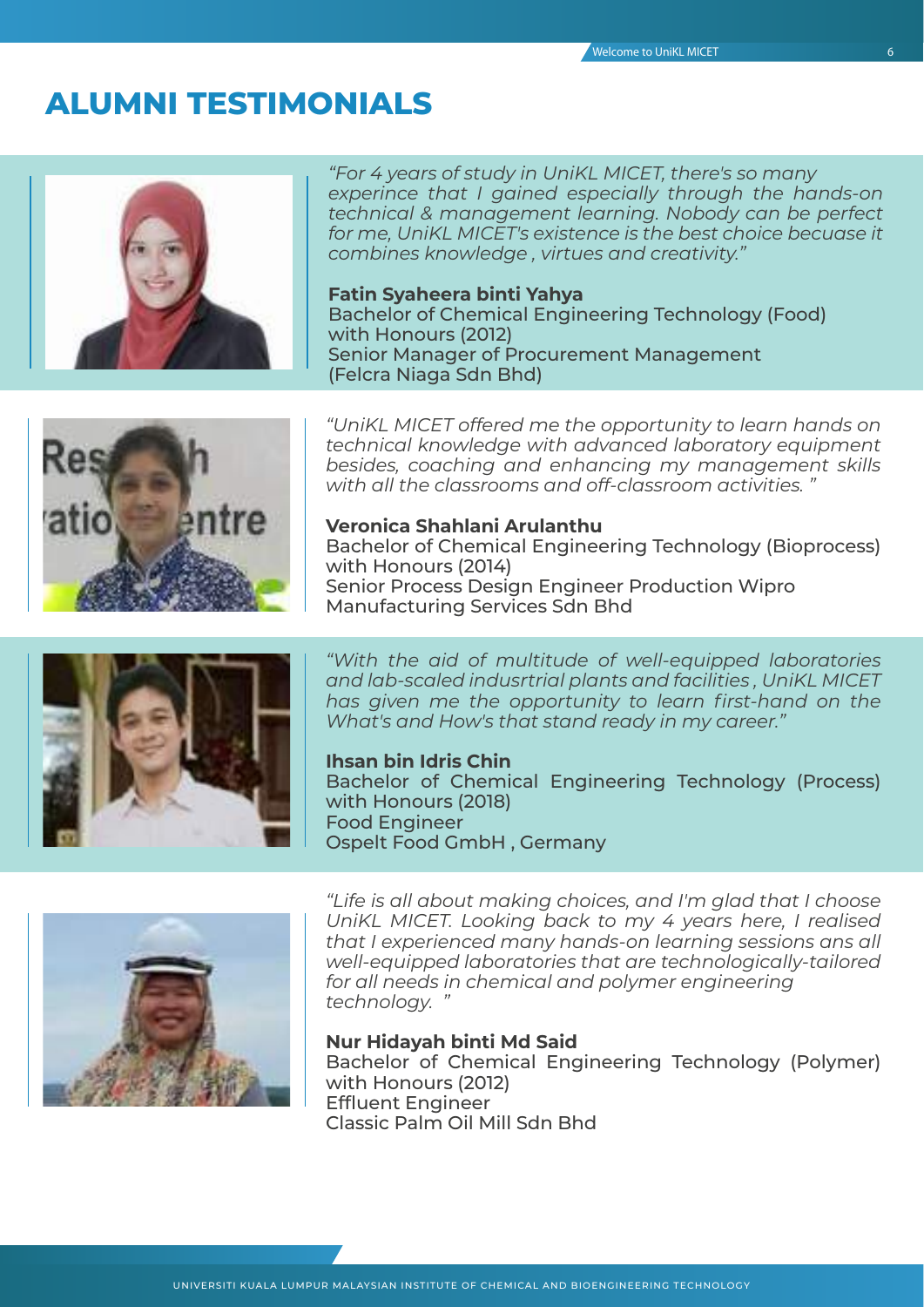#### **FACILITIES**

Universiti Kuala Lumpur Malaysia Institute of Chemical & Bioengineering Technology (UniKL MICET) is the biggest campus which offers chemical engineering technology education in Malaysia. It is equipped with complete facilities for the field of chemical engineering technology comprising of 43 up-to-date laboratories that cater for the various specialisations in the field: Polymer, Environment, Bioprocess, Process and Food Technologies. Our programmes expose students to a comprehensive curriculum in the fields related to chemical engineering technology via both theory and practical.









*Food Technology Lab Environment Technology Lab Polymer Technology Lab*





*Process Technology Lab Biotechnology Lab PreGMP lab*



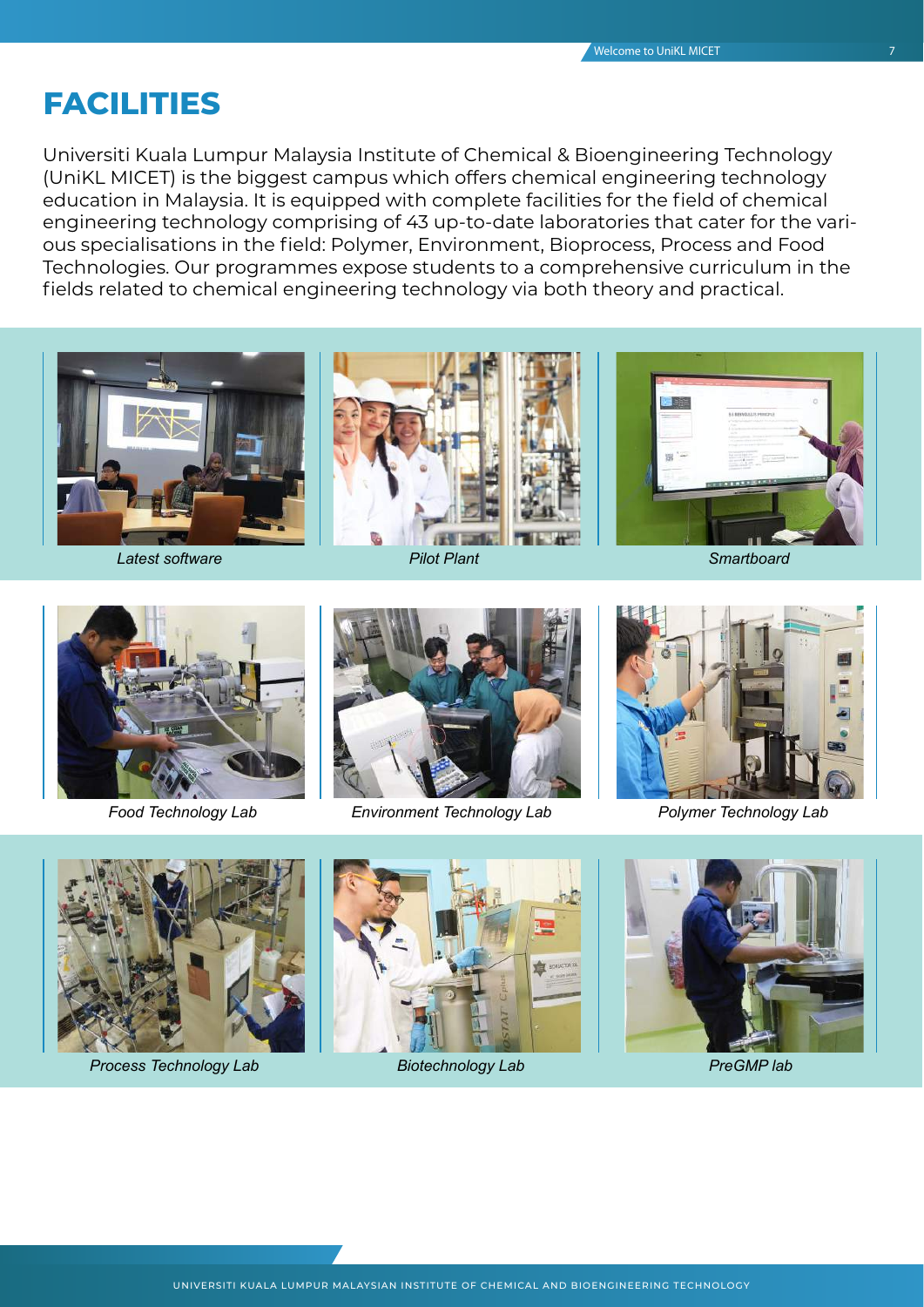## **CAREER PROSPECTS**

Our graduates have unlimited opportunities in getting jobs either in public or private sectors.